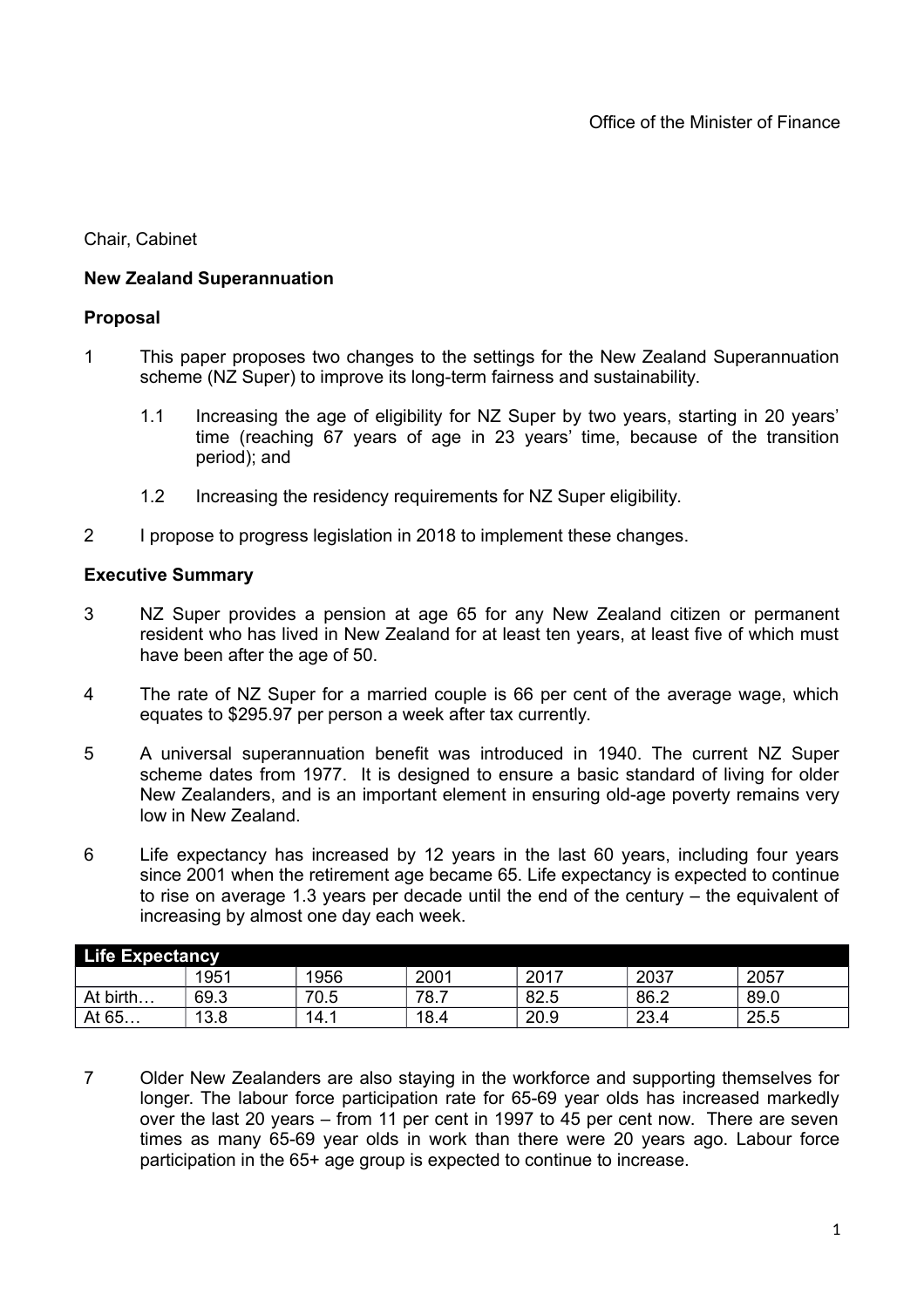- 8 While a healthier population that lives longer is undoubtedly positive, it is also driving increased costs of NZ Super. Although the increase is affordable, it would necessitate future trade-offs – either restricted spending increases in areas like health, education or transport and/or tax increases.
- 9 The Retirement Commissioner recently recommended increasing the age of NZ Super eligibility to 67 over eight years between 2027 and 2034.
- 10 To ensure the continued fairness and sustainability of NZ Super, I propose to implement the Retirement Commissioner's recommendation to increase the age of eligibility to 67, but to do so with a twenty year notice period. Giving an extended period of notice would ensure families and individuals will have time to adapt to these changes. I therefore propose that the increase occur over four years between 2037/38 and 2040/41.
- 11 In recent years, the Government has given a clear signal about the age of eligibility for NZ Super remaining unchanged. It was particularly important to make this commitment to provide certainty during the GFC when the Government's finances came under a lot of pressure.
- 12 This proposal balances the needs to keep the clear signal about NZ Super settings – hence the 20 year lead in time – and the need for future change to maintain the fairness and sustainability of the system.
- 13 Currently a retiree at age 65 can expect to live 24.3% of their life on average on NZ Super. With the change of the age to 67, those reaching retirement age in 2040/41 will spend on average 24.5% of their lives receiving NZ Super.
- 14 In reviewing the settings for NZ Super, I have also identified another change I propose to make. This is that the residency requirement for NZ Super should increase from 10 years to 20 years, with grandparented rights for people who are already New Zealand citizens or residents. An alternative approach would be to increase the residency requirement only to 15 years.
- 15 Other settings such as indexation to the average wage and universal entitlement (without means testing) will remain unchanged.
- 16 When the total package is implemented in 2040/41, nearly 120,000 fewer people would be eligible for NZ Super in that year. This is comprised of an estimated 113,000 people who would be eligible for NZ Super two years later due to the increased age of eligibility and approximately 6,800 people who would need to wait longer to meet the new 20-year residency requirement. This is expected to reduce overall net costs to taxpayers by \$4.0 billion in 2041, the equivalent of 0.6 per cent of GDP.
- 17 I propose that other policy settings linked to the settings for NZ Super should also be adjusted in line with the proposed changes, including the age of eligibility for the Veteran's Pension, the age of eligibility for the SuperGold Card and the interface with earnings-related compensation payable under the ACC Scheme. However, in line with a recommendation from the Retirement Commissioner, I propose to uncouple the age at which individuals can access their KiwiSaver funds, so that it remains at 65 regardless of any increases to the age of eligibility for NZ Super.
- 18 I propose that there should be a review in 2030 of the impact of the proposed changes to the age of eligibility on different groups, in light of the latest demographic, social and labour market trends at that time, and to consider whether any temporary additional support is needed for people who are not able to continue working beyond the age of 65.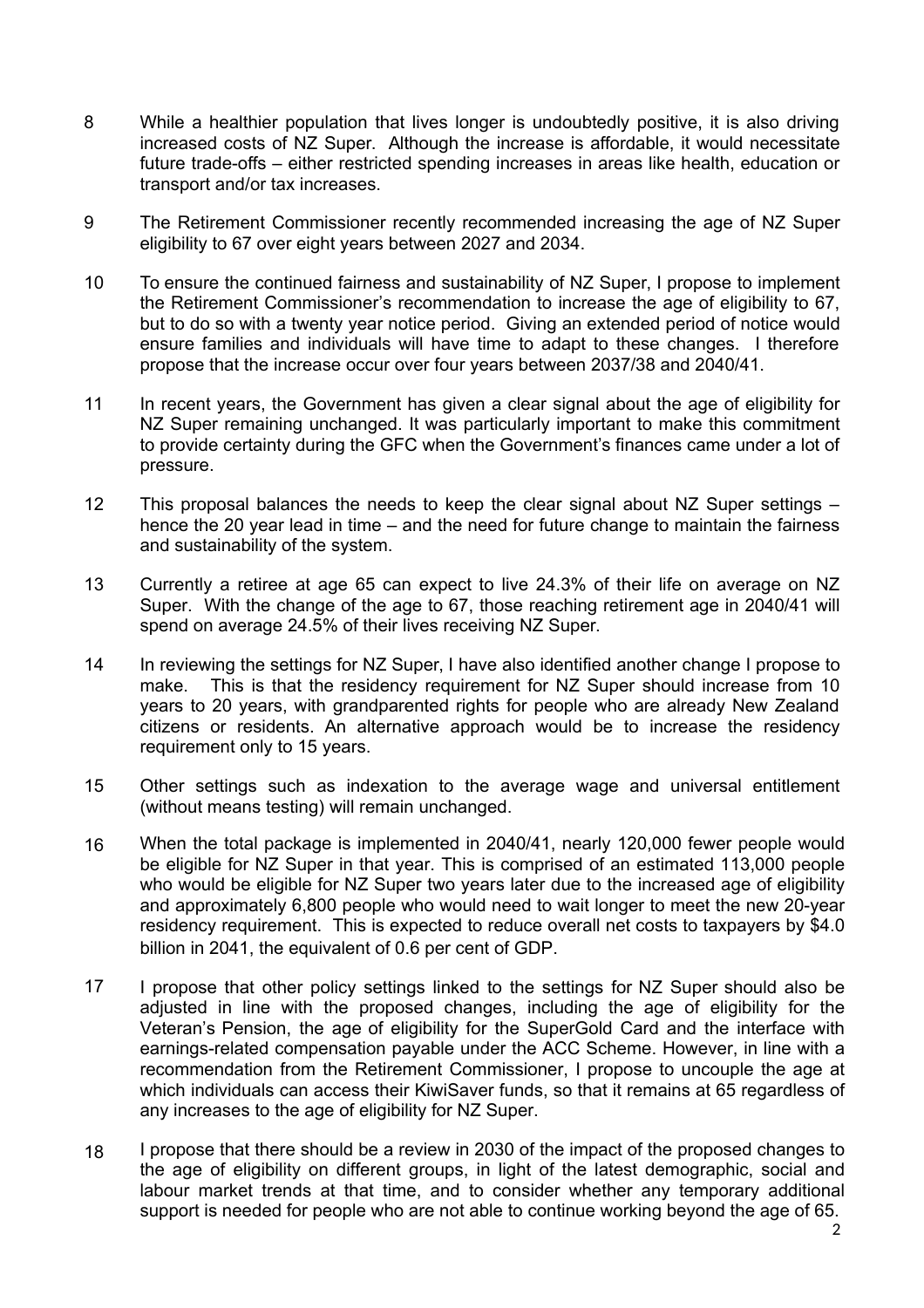# **Background**

- 19 There has been extensive public discussion about the settings for NZ Super and retirement income generally over the past few years, most recently in the Retirement Commissioner's triennial review of retirement income policies, which was published in December 2016. The review included recommendations on the settings for NZ Super as well as recommendations on KiwiSaver and improving financial capability.
- 20 This package of proposals relates to the largest issues relating to eligibility for NZ Super. The Minister of Commerce and Consumer Affairs will bring a paper to Cabinet later in the year proposing a Government response to the rest of the Commissioner's recommendations.
- 21 The purpose of NZ Super is to assure a basic standard of living for older New Zealanders, available to all New Zealand residents, subject to a residency requirement. The rate of NZ Super for a married couple is 66 per cent of the average wage, which equates to \$295.97 per person a week after tax currently. This compares to \$175.10 per person per week for a couple on jobseeker support.
- 22 Any changes to NZ Super settings involve considering:
	- Fairness between individuals and generations;
	- Income adequacy for older New Zealanders;
	- Fiscal sustainability of the NZ Super scheme;
	- Sufficient notice to allow people to plan for their future; and
	- Long-term stability in the settings over the years.
- 23 The proposals in this paper are intended to achieve progress on all those elements, by setting a direction of travel for NZ Super which can persist over many decades.

# **Age of Eligibility**

- 24 The current age of eligibility for NZ Super is 65. On 1 April 1992, the qualifying age was increased from 60 years to 61 years. The qualifying age was then increased by three months every six months from 1 April 1993, until it was fixed at 65 years from 1 April 2001.
- 25 Since then longevity has continued to increase. According to figures from Statistics New Zealand, life expectancy at birth has risen by 12 years over the last 60 years, including an increase of about four years between 200[1](#page-2-0) and 2016<sup>1</sup>. Life expectancy is projected to continue to rise on average 1.3 years per decade until the end of the century.
- 26 The number of people aged 15-64 is also declining relative to the number of people aged over 65 (Figure 1 below). However, as mentioned above, people aged over 65 are increasingly engaged in paid employment.

<span id="page-2-0"></span><sup>1</sup> Male life expectancy at birth: 1956: 68.0 / 2001: 76.3 / 2016: 80.6 Female life expectancy at birth: 1956: 73.6 / 2001: 81.1 / 2016: 84.0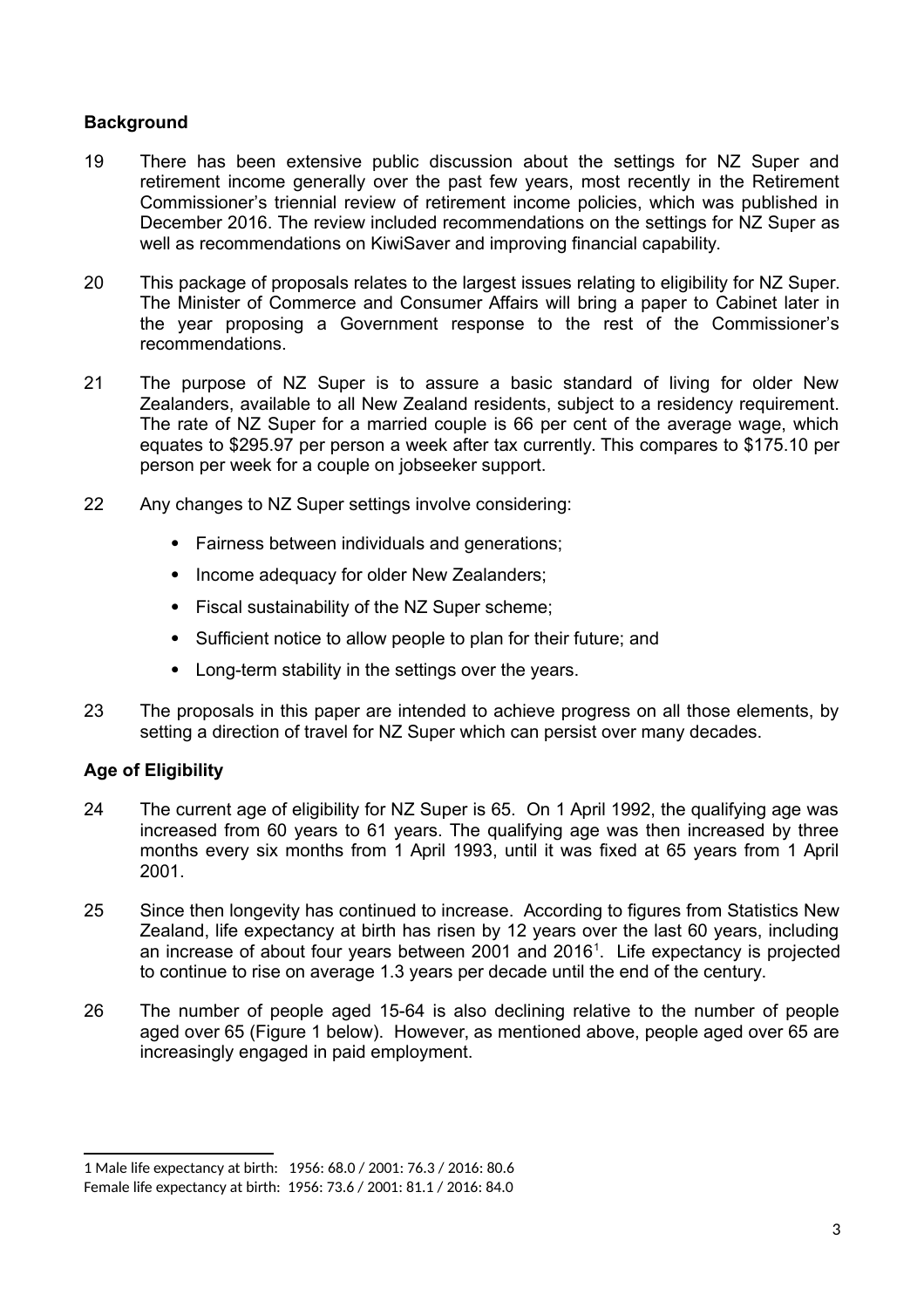

**Figure 1: New Zealand life expectancy and age profile, 1990-2070**

- 27 While a healthier population that lives longer is undoubtedly positive, it does raise questions around the fairness of NZ Super settings. Based on life expectancies at the time, in 2001 a 65 year old could expect to be receiving NZ Super for an average of 18.4 years. By 2037, that is expected to have increased to 23.4 years.
- 28 These changes in life expectancy, and an increasing number of older people, are driving increased costs of NZ Super.
- 29 The cost of NZ Super is expected to increase from 5 per cent of GDP currently to around 8.4 per cent in 2060 – although remaining lower than the current average pension costs for OECD countries of 9 per cent of GDP. While the increase is affordable, it would necessitate future trade-offs – either restricted spending increases in areas like health, education or transport and/or modest tax increases.
- 30 Many other countries are raising their pension age, as set out in the table in the Annex. For example, in Australia, the pension age is rising to 67 in 2023 and in the United Kingdom it is rising to 66 in 2026 and 67 by 2028.
- 31 The Retirement Commissioner has recommended that the age of eligibility for NZ Super should be increased to 67, with a gradual rise over eight years starting in 2027.
- 32 There are good arguments for increasing the age of eligibility, given the increased longevity of the New Zealand population and the need to maintain fairness between generations and individuals. An increase would also maintain the fiscal sustainability of the NZ Super scheme.
- 33 However, I believe the ten-year transition period proposed by the Retirement Commissioner is too short to enable individuals to plan properly for their own future, and that the increase in the age of eligibility is not urgently required for fiscal reasons.
- 34 I therefore propose that the age of eligibility is increased to 67, but that there is a notice period of twenty years for that change. I propose a phase-in period for the change so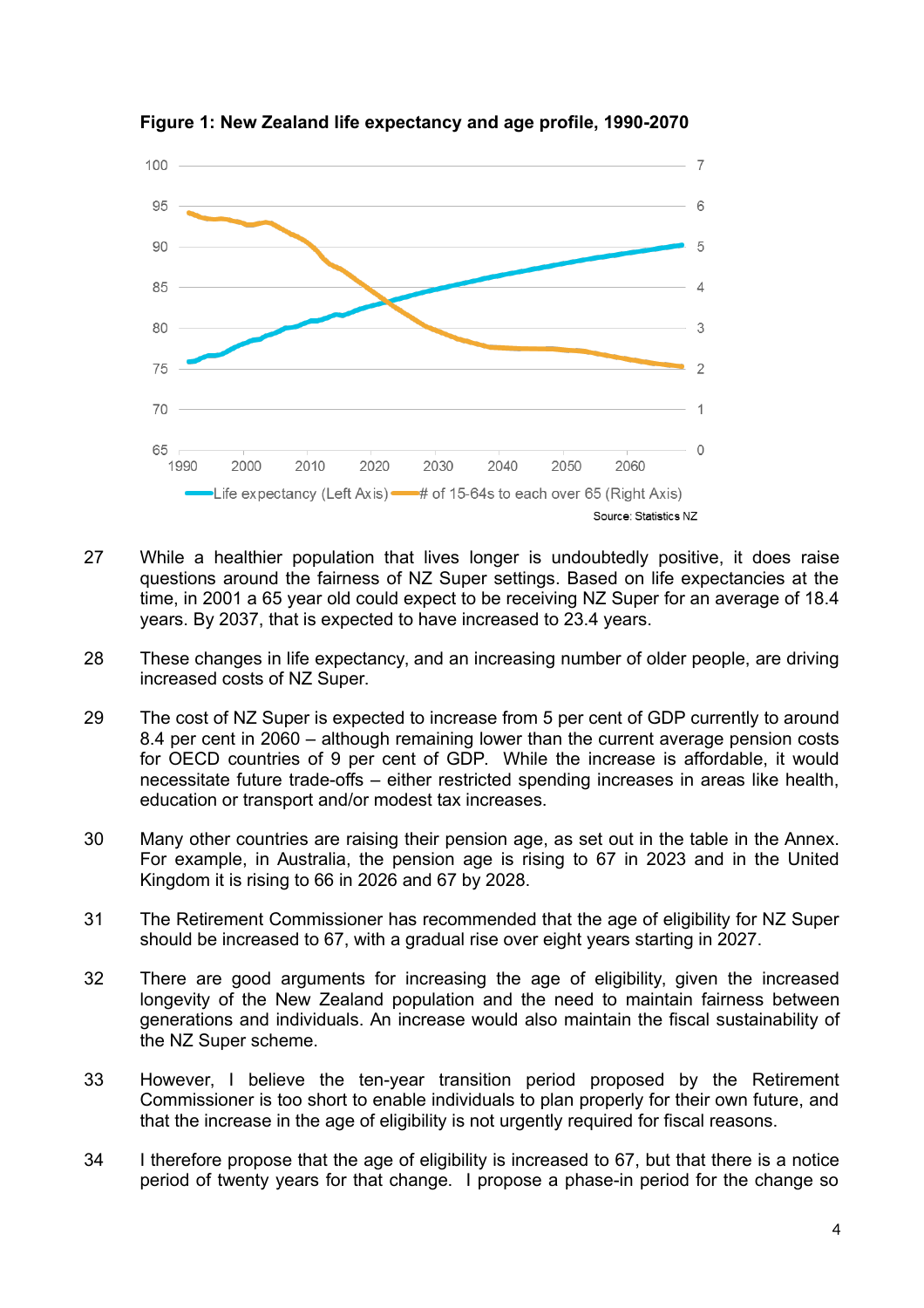that the age of eligibility will increase by six months every year, starting on 1 July 2037 and reaching 67 on 1 July 2040. Today a retiree at age 65 can expect to live 24.3% of their life on average on New Zealand Super, while in 2040/41, on the proposed new settings, they will live 24.5% of their life on NZ Super.

#### Impact on people

35 The cohorts impacted by the increasing eligibility age are outlined below.

| <b>Birthdate</b>      | Pre<br>01/07/1972 | . 31/12/1972       | 30/06/1973 | 01/07/1972 to 01/01/1973 to 01/07/1973 to 01/01/1974<br>31/12/1973 | and after |
|-----------------------|-------------------|--------------------|------------|--------------------------------------------------------------------|-----------|
| Age of<br>eligibility | 65                | 65 and 6<br>months | 66         | 66 and 6<br>months                                                 | -67       |

- 36 Once fully implemented in 2040/41, approximately 113,000 fewer people will receive NZ Super at any one time than had the current age been retained.
- 37 The first cohort of people facing a retirement age of 67 with this change would be those born on or after 1 January 1974.

### Fiscal savings

- 38 The proposed change to the age of eligibility delivers a significant reduction in the gross cost of NZ Super of approximately \$4.3 billion per year by 2040/41 – a saving of around 0.6 per cent of GDP.
- 39 It is expected that some 65 and 66 year olds who would have received NZ Super will instead receive another benefit of additional support through Working for Families. The Treasury expects these additional costs to be approximately \$520 million per year by 2040/41, taking the net savings to around \$3.8 billion in that year.

### Impact on Labour market participation

40 An increase in the age of eligibility for NZ Super is likely to increase the proportion of people aged 65 and over who are in paid employment (which currently stands at 24 per cent). There may be labour market impacts on different age cohorts as a result of this shift for older workers, which is also likely to be disproportionately seen among lower wage workers, as higher income earners can afford earlier retirement. There may also be an impact on employers, including a greater need for health and safety provisions.

### Supporting vulnerable people

- 41 People who are not able to work beyond the age of 65 will be eligible for other support, such as jobseeker and disability benefits. However, because these benefits are typically lower than NZ Super, some people will be disadvantaged by the increase in the age of eligibility of NZ Super. This includes people with high health needs, the disabled, those with caring responsibilities and those who have worked in physically demanding jobs and cannot work beyond the age of 65, as well as people receiving social security benefits who are approaching 65, as they would have to wait longer to receive NZ Super.
- 42 Increasing the age of eligibility for NZ Super also raises issues of fairness, given the different life expectancies and income levels of individuals, of different ethnic groups and of people working in different occupations. People who live longer receive more NZ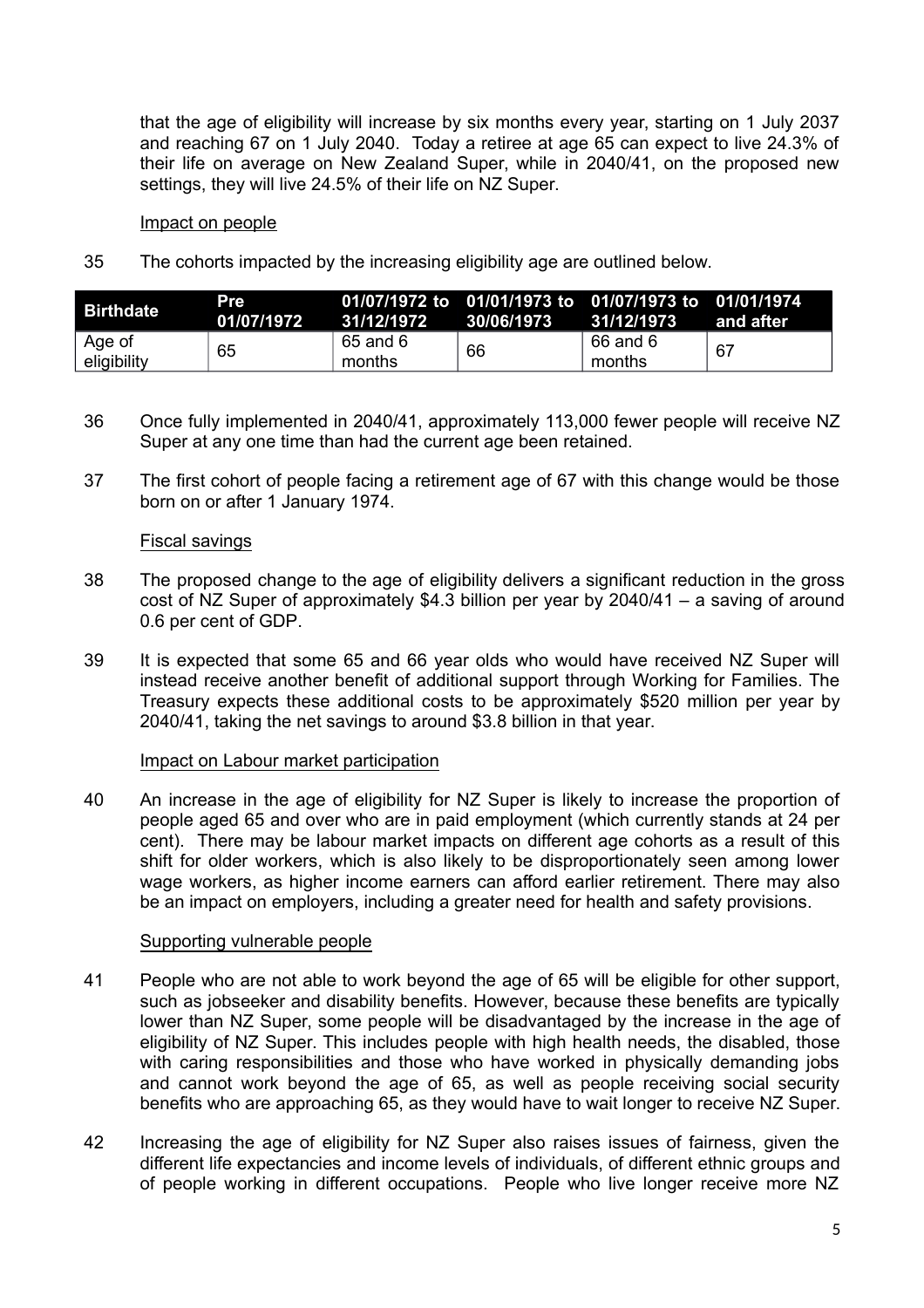Super than those who are shorter-lived, and increasing the age of eligibility for NZ Super will have a greater impact on those who spend a shorter period of time receiving it. However it is important to note that these differences already exist with the current age of eligibility.

- 43 Demographic, social and labour market changes will continue over the next twenty years and we may see the continuation of trends such as the convergence of longevity expectations between different population groups and different patterns of work.
- 44 I therefore propose that there should be a review in 2030, to examine the impact on different groups in society of the changes to superannuation settings in light of the latest trends at that time, and to consider whether any temporary additional support may be needed for people who are not able to work beyond the age of 65.

### **Residency requirements**

- 45 To meet residency requirements for NZ Super, an individual must be ordinarily resident in New Zealand and have lived in New Zealand for 10 years since they were aged 20 years, of which five years must have been since they were aged 50 years.
- 46 New Zealand and Australia have the lowest residence requirement in the OECD, of 10 years. Australia also has income and asset test criteria that apply to the age pension. In other countries with residence-based systems, Canada, Iceland, Finland and Denmark require 40 years residence for a maximum pension. Most OECD countries have contributory state pension systems where differing rates are paid depending on the number of years of contribution.
- 47 The short residency requirements for NZ Super create an issue of fairness, whereby people who have not made a contribution to New Zealand during their working lives still benefit during retirement.
- 48 The Retirement Commissioner recommended in her 2016 report that the length of residence required for New Zealand Superannuation should be increased from 10 years to 25 years after the age of 20. Years of residence would be counted cumulatively and continue beyond the age of eligibility for NZ Super as at present.
- 49 While recognising the arguments in favour of increasing the residency requirement, and the additional savings that could be made with a 25 year residency requirement, I consider that a residency requirement of 25 years would be too long. I suggest that the length of residence needs to be appropriate in the context of increasing international mobility. I therefore propose a residency requirement of 20 years.
- 50 The Retirement Commissioner recommended that the new residency requirement should apply immediately for new immigrants to New Zealand, but that the current tenyear residency criteria should continue to apply for anyone who is already a New Zealand citizen or resident. I agree with this recommendation and propose to implement it. In addition, for avoidance of doubt I propose that existing recipients of NZ Super are grandparented. Consequently no person who met the residence criteria before the increase in the residency requirement and was granted NZ Super will subsequently lose their NZ Super if they do not meet the increased residency requirement.
- 51 Residency and pension contributions in countries with which New Zealand has a Social Security Agreement count towards the residency requirement for NZ Super (this includes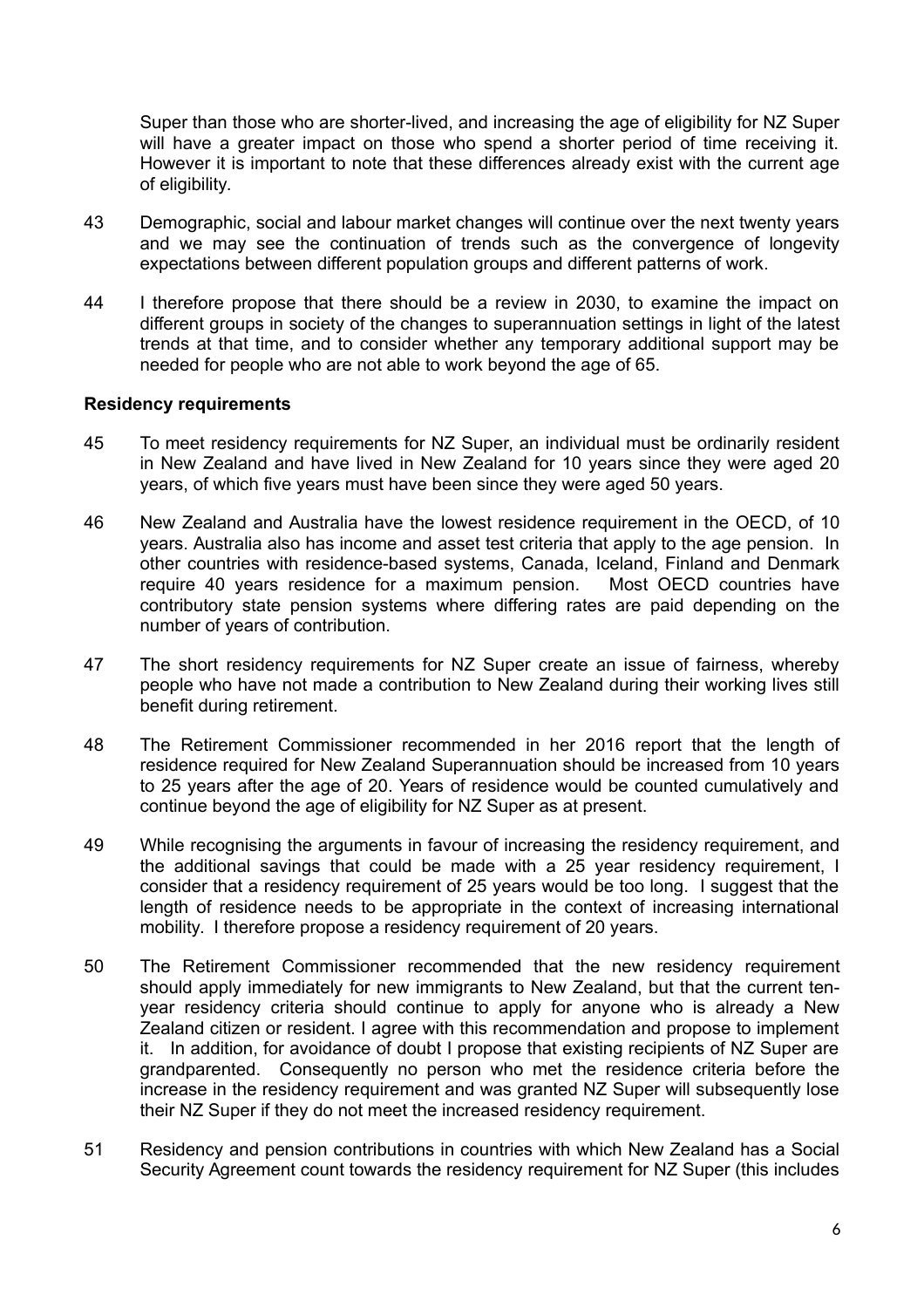the UK, Canada, Australia and six other European countries) so the impact of a change in the residency criteria on migrants from these countries will be minimal.

# Savings from changing residency requirements

- 52 The Treasury projects that between 35 and 50 per cent of individuals who would not meet the increased residency requirements would migrate earlier in order to meet the requirements. It is also assumed that between 30 and 35 per cent of individuals who would not ordinarily qualify for NZ Super because of the increased residence period would receive another social security benefit – Jobseeker Support (JS) or Supported Living Payment (SLP). This leaves between 20 and 30 percent of individuals who would not meet the increased residency requirements and would not be eligible for any benefits. There may also be increased take-up of supplementary assistance from those who have a lower income.
- 53 With the change to a 20-year residency requirement, it is estimated that the number of NZ Super recipients in 2041 would reduce by around 6,800 and the number of recipients of JS/SLP would increase by around 3,100. Alternatively, if the change was to a 15-year residency requirement, the number of NZ Super recipients would reduce by around 1,200 and the number of recipients of JS/SLP would increase by around 500. Table 1 below shows the impact of the residency policy options in isolation.
- 54 The combined effects of increased residency requirements and the increase in the eligibility age are shown in Table 2.

#### **Table 1: Estimated overall savings each fiscal year (net of JS/SLP increase) of extending the residency requirement**

| <b>Annual savings</b>                   | 2023  | 2030 | 2041 |
|-----------------------------------------|-------|------|------|
| Introduce 15-year residency requirement |       |      |      |
| Nominal overall \$ change (millions)    | (0.2) | (14) | (34) |
|                                         |       |      |      |
| Introduce 20-year residency requirement |       |      |      |
| Nominal overall \$ change (millions)    | (0.1) | (39) | 195) |

Savings are represented as values in brackets.

55 Increasing the residency requirement may have an impact on the labour market, as it may change the incentives for migrants to come to New Zealand, particularly from those countries with which New Zealand does not have a Social Security agreement. To the extent that eligibility for NZ Super is a factor in individuals' decisions, an increase from ten years may persuade some potential migrants to stay in their home countries rather than move to New Zealand.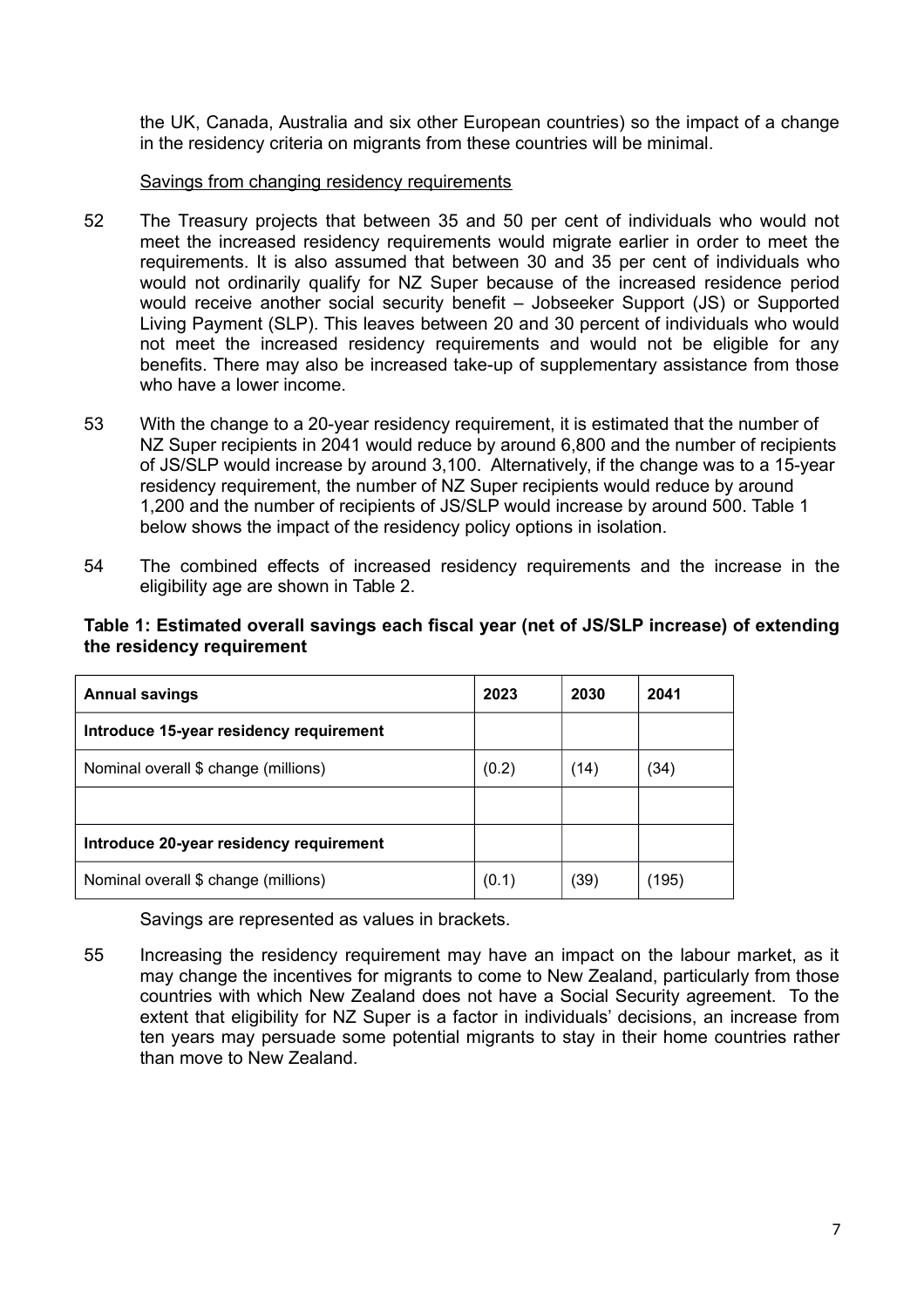# **Consequential changes**

56 I propose that the settings for other schemes that relate to the settings for NZ Super should be adjusted in line with the proposed changes to NZ Super. The main areas are set out below, but I will include further details in the proposals for legislative change which I will bring to Cabinet in 2018.

### New Zealand Veteran's Pension

- 57 The Veteran's Pension provides retirement income for New Zealand veterans who have recognised service and who have reached the qualifying age for NZ Super. A veteran can choose to receive either Veteran's Pension or NZ Super. There are currently about 8,500 recipients of the Veteran's Pension, though this number is expected to decline significantly over the next twenty years.
- 58 The entitlement settings for the Veteran's Pension are currently based on those for NZ Super. I propose that the age of eligibility should be increased to match any increase in the NZ Super qualifying age. However, where applicable, veterans with a servicerelated impairment that prevents them from working full-time would continue to be eligible for weekly income compensation or weekly compensation (depending on the date of their qualifying service) until they reached the age of eligibility for NZ Super or the Veteran's Pension. For veterans who do not meet the eligibility criteria for weekly income compensation or weekly compensation, support from Work and Income is available.

### Special Portability Arrangement with Pacific Countries

59 There is a special portability arrangement covering certain Pacific countries, which enables people to receive NZ Super if they intend to reside in one of the specified Pacific countries. There are different residency tests under this arrangement, which will need to be reviewed in the light of changes to the general residency requirement. No analysis has yet been done of what adjustments would be appropriate and what their impact might be on potential claimants.

# Accident Compensation Corporation

60 Increasing the age of eligibility to NZ Super could have cost implications for the ACC scheme under current settings, as weekly compensation from ACC (which can be 80% of previous earnings) is payable until the age of eligibility for NZ Super. There may also be increased liabilities to ACC if more people remain at work longer than currently, as people in the over 65 age group are more prone to workplace injuries, both in incidence and severity. Against that, there may be some reduction in liabilities in the Non-Earners' Account as people stayed in work longer. These impacts have not been modelled or quantified. Nonetheless, the relevant age for ACC compensation needs to continue to be aligned with the NZ Super age, and I recommend that this relationship should be retained.

# SuperGold Card

61 The SuperGold card is a discounts and concessions card for seniors and veterans. It is currently available to anyone who is 65 years or over and legally and ordinarily resident in New Zealand, or to anyone under 65 years who receives a Veteran's Pension or the Non-Qualified Spouse or Partner rate of NZ Super or Veteran's Pension. I propose that the age settings for the SuperGold card should be increased in line with the age of eligibility for NZ Super.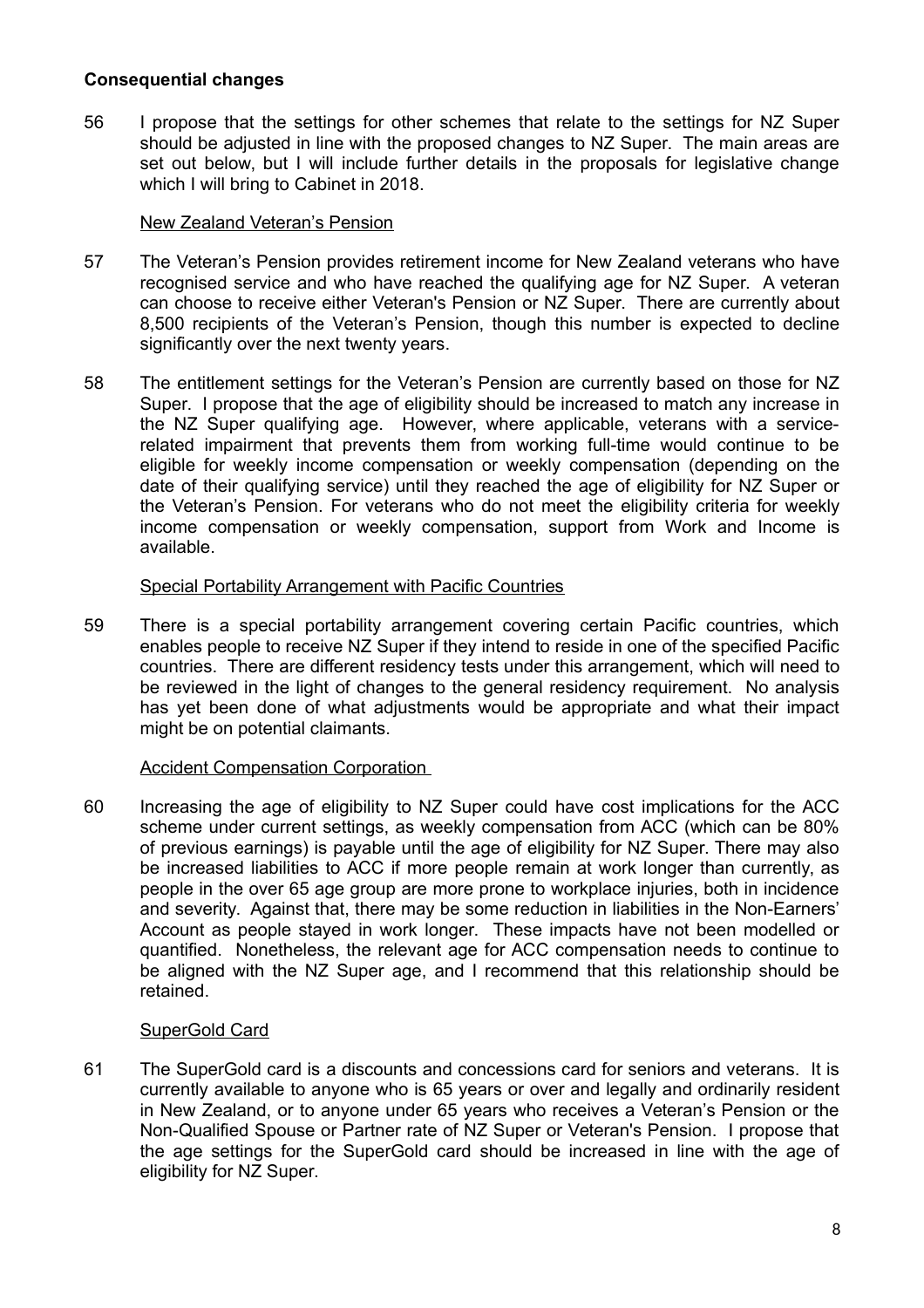#### KiwiSaver settings

- 62 The age at which KiwiSaver funds can be accessed is currently linked to the age of eligibility for NZ Super. KiwiSaver investors expect that their money will be available at 65 and have been saving on this basis. Increasing the age at which KiwiSaver can be accessed may be seen as the Government changing the rules on what people can do with their own personal savings. This could undermine confidence in the KiwiSaver programme. For this reason, the Retirement Commissioner recently recommended that the age at which KiwiSaver funds can be accessed should be decoupled from the age of eligibility for NZ Super.
- 63 The goal of KiwiSaver is to improve well-being and financial independence in retirement. Leaving the KiwiSaver age at 65 would allow individuals greater flexibility in choosing when to retire by allowing them to access their private savings at that age.
- 64 On the other hand, it could be argued that the age of eligibility for KiwiSaver has always been described in relation to the age of eligibility for NZ Super, and KiwiSaver is often considered to be a supplement to NZ Super rather than an alternative to it. On balance, I believe the private property arguments should win out, and I therefore propose that the age at which KiwiSaver funds can be accessed should be uncoupled from the age of eligibility for NZ Super and that this be part of the superannuation announcement.
- 65 The Retirement Commissioner also recommended that people over the age of 65 should be allowed to join KiwiSaver, as this would provide access to a lower-cost managed fund for those who have not previously joined. I support this idea and propose that it should be taken forward along with the change to the age at which KiwiSaver funds can be accessed. As there are some complicated interactions between these settings, I propose that the Minister of Commerce and Consumer Affairs and the Minister of Revenue should be invited to come back to Cabinet with detailed proposals for the implementation of these changes.
- 66 It should be noted that allowing people to access their KiwiSaver funds in advance of the age of eligibility for NZ Super may compromise their eligibility for a social security benefit during that period, as eligibility for benefits can be subject to an assessment of that person's income and assets, which would include assets available from a KiwiSaver scheme. I propose that this issue be addressed in the 2030 review on the transitional impacts on the change of the age of eligibility of superannuation.

### New Zealand Superannuation Fund

67 The New Zealand Superannuation Fund was established under the NZ Superannuation and Retirement Income Act 2001. The fund is managed by the Guardians of New Zealand Superannuation, a Crown Entity. The Government uses the fund as a savings vehicle in order to help pay for the future cost of providing universal superannuation. In this way the fund helps smooth the cost of superannuation between today's taxpayers and future generations.

Between 2003 and 2009, the Government contributed \$14.88 billion to the Fund. Contributions to the Fund will resume from when core Crown net debt falls below 20% of GDP. This is currently expected to occur in 2020/21. At that time, contributions are expected to be made in line with the amount which is calculated per the contribution formula under s.43 of the Super Act. That amount will reduce under the new NZS policy settings (increased eligibility age and residency requirements) as these will both lead to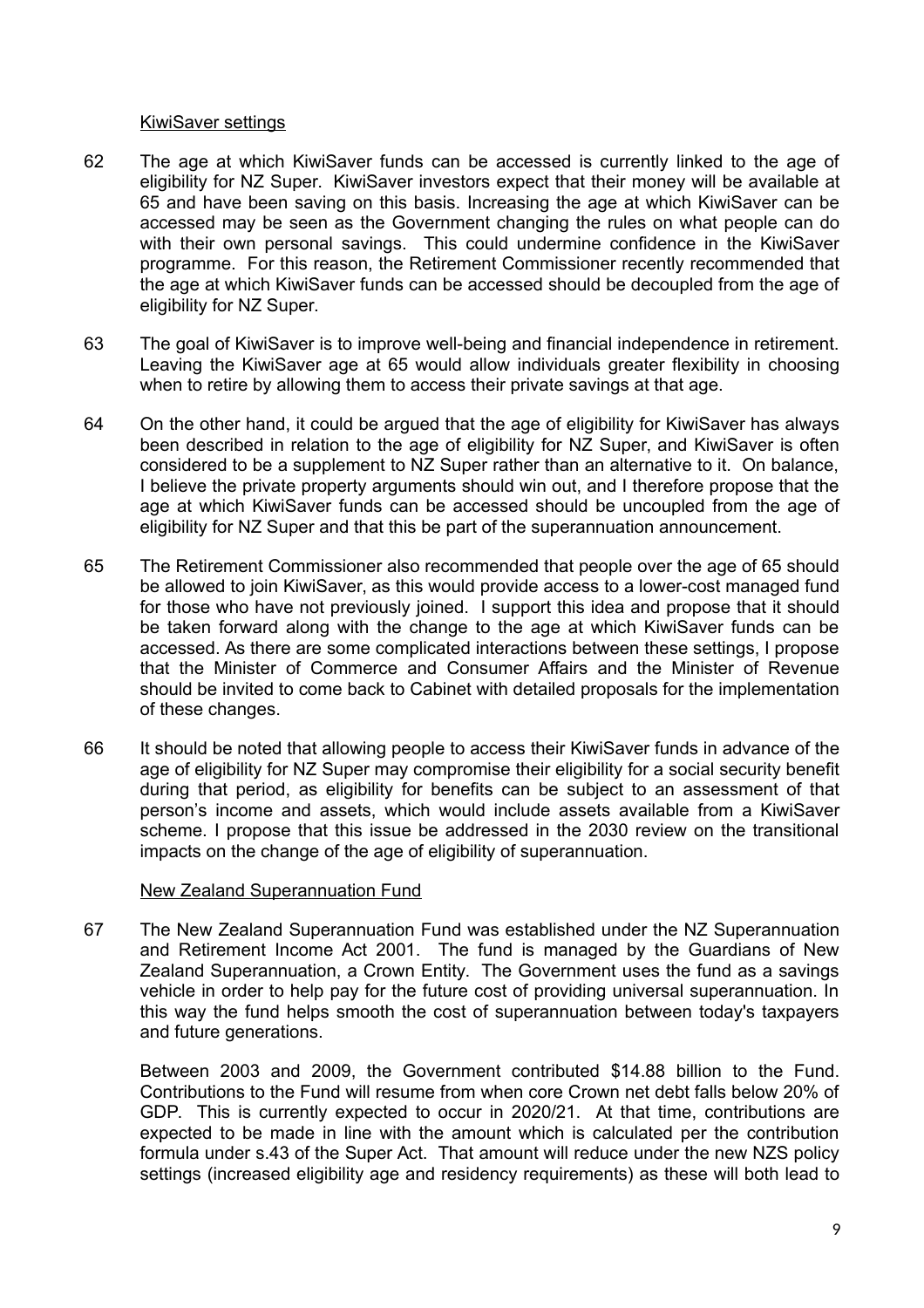lower future costs of superannuation. The updated expected Fund contribution track will be published in the Budget Economic and Fiscal Update on 25 May 2017 and the accompanying Fiscal Strategy Report.

# **Consultation**

- 68 The following departments were consulted on the contents of this paper: the Ministry of Business, Innovation, and Employment; the Inland Revenue Department; the Ministry of Justice; the Ministry for Pacific Peoples; the Ministry of Social Development; Statistics New Zealand; the Ministry for Women; New Zealand Veterans' Affairs and the Department of the Prime Minister and Cabinet. Te Puni Kōkiri was informed.
- 69 I have not undertaken any external consultation on the proposals in this paper, but the issues and arguments have been discussed extensively over the last few years, most recently during the consultation process which led up to the publication of the Retirement Commissioner's 2016 report.
- 70 Once I have announced the Government's intentions, we can expect to receive further representations and public discussion which will help in developing the necessary legislation. In order to support this discussion, I propose to release this Cabinet paper and the associated Regulatory Impact Statement in due course.

# **Financial Implications**

71 Table 2 below shows the estimated overall reduction in net NZ Super expenditure to 2050 if both the proposed changes were implemented as proposed, and less net JS/SLP increases.

# **Table 2: Estimated overall savings each fiscal year (net of JS/SLP increase) due to a combination of both policy options (\$ & %)**

| <b>Annual savings</b>                | 2023  | 2030  | 2038     | 2041    |
|--------------------------------------|-------|-------|----------|---------|
| With 15-year residency requirement   |       |       |          |         |
| Nominal overall \$ change (millions) | (0.2) | (14)  | (964)    | (3,848) |
| Change (% of GDP)                    | (0.0) | (0.0) | (0.2)    | (0.5)   |
|                                      |       |       |          |         |
| With 20-year residency requirement   |       |       |          |         |
| Nominal overall \$ change (millions) | (0.5) | (39)  | (1, 108) | (4,009) |
| Change (% of GDP)                    | (0.0) | (0.0) | (0.2)    | (0.6)   |

Savings are represented as values in brackets.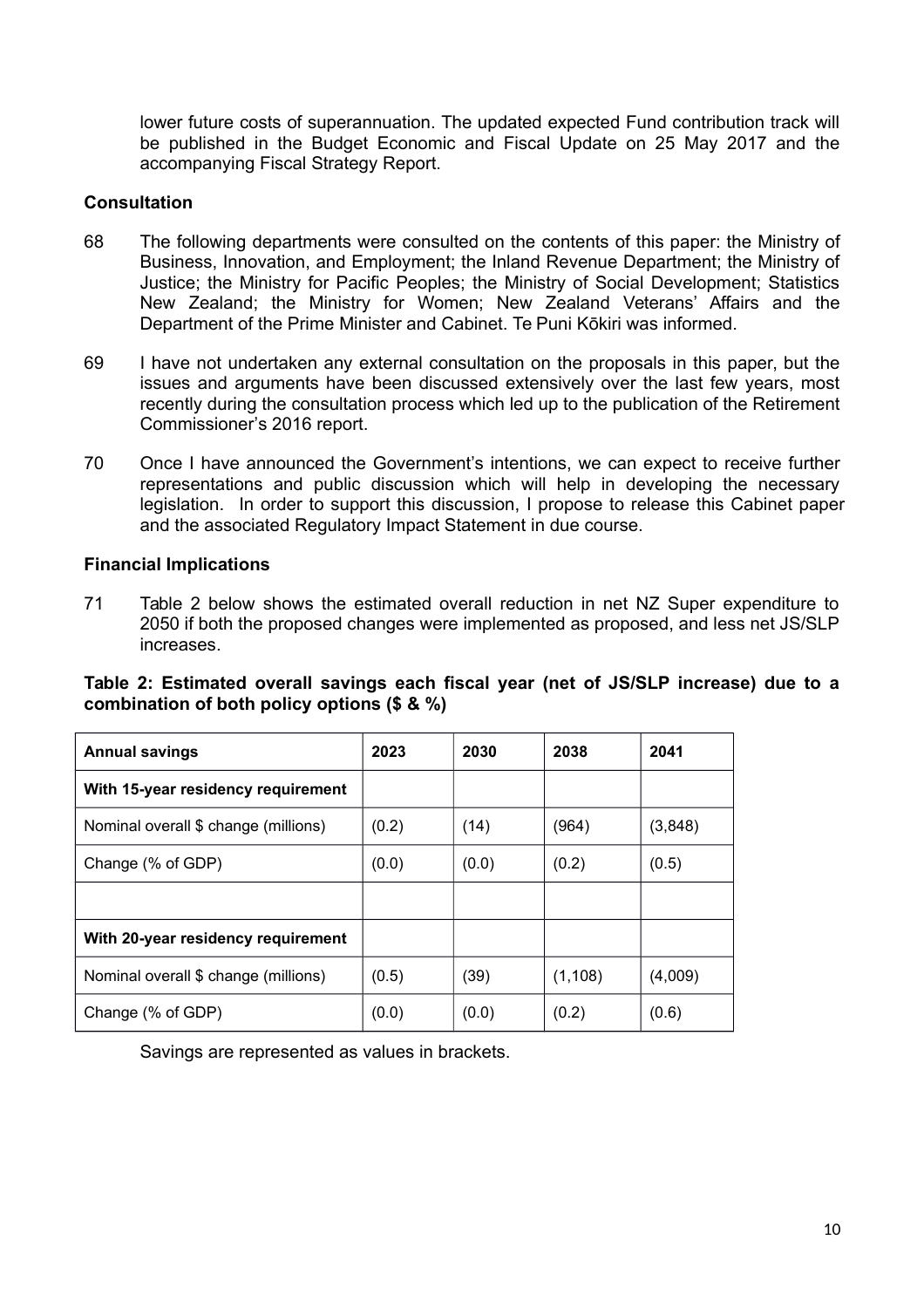# **Human Rights**

- 72 Because these proposals relate to entitlements based on age and residency, there are potential issues under the New Zealand Bill of Rights Act 1990 and the Human Rights Act 1993, (particularly the right to freedom from discrimination).
- 73 The proposed increase in the age of entitlement may indirectly discriminate against groups of people with shorter life expectancies (that is Māori, Pacific Island peoples and men) and other groups who might be disadvantaged by an increase in the age of eligibility (people with disabilities or high health needs, those with caring responsibilities and those in physically demanding jobs who may find it difficult to work beyond the age of 65). The proposed change to the residency requirements would also affect some individuals who had lived outside New Zealand for some of their lives.
- 74 However, it should be noted that the New Zealand Superannuation and Retirement Income Act 2001 already discriminates insofar as it already contains a fixed pension eligibility age and residence criteria. The proposal would move the line (i.e. change the eligibility age and the number of years a person must be resident) rather than introduce new criteria. I consider that the justification for any current discrimination would continue to apply to an increased age and residency eligibility  $-$  i.e. it is necessary to achieve the policy objective of maintaining the fairness and sustainability of NZ Super for all New Zealanders, it impairs rights no more than is reasonably necessary to achieve the objective and it is in proportion to the importance of the objective. The proposed changes to the eligibility age are based on statistical data on life expectancy on which it is reasonable to rely.
- 75 Further analysis will be undertaken in preparing the legislation to implement these changes, and the review in 2030 will provide another opportunity to consider the impacts of the proposed changes on different groups in society and whether any temporary additional support will be required at that time.

# **Legislative Implications**

- 76 The proposals in this paper will require amendments to the New Zealand Superannuation and Retirement Income Act 2001 and the Veterans' Support Act 2014. There may also be consequential amendments required to the Social Security Act 1964, for example if any new transitional provisions are required for those who cannot work past the age of 65.
- 77 This does not have a slot on the legislative programme for 2017, but I envisage bringing a bill forward for the 2018 programme.
- 78 The proposed Act would bind the Crown, on the basis that it would make amendments to the New Zealand Superannuation and Retirement Income Act 2001 and the Veterans' Support Act 2014, which both bind the Crown.

### **Regulatory Impact Analysis**

- 79 The Regulatory Impact Analysis requirements apply to this proposal.
- 80 The Treasury has prepared a Regulatory Impact Statement (RIS), which is attached to this paper.
- 81 The Regulatory Impact Analysis Team at the Treasury (RIAT) has reviewed the RIS produced by the Treasury. The reviewers consider that the information and analysis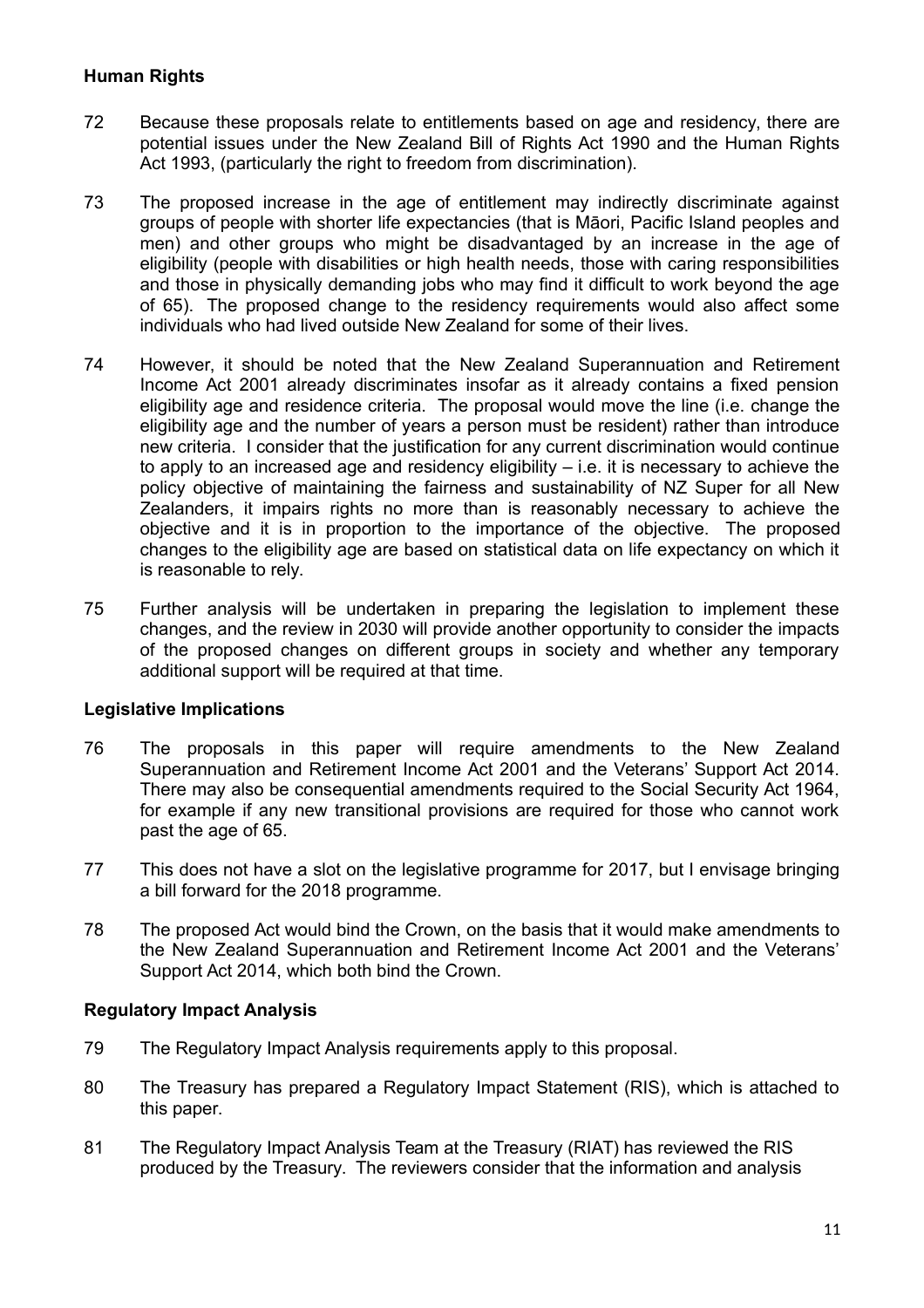summarised in the RIS **meets** the quality assurance criteria for regulatory impact analysis.

- 82 The motivation for considering options for reducing the future fiscal cost of New Zealand Superannuation is well established and the likely fiscal impact of the examined options is clearly described in the RIS. Extensive further analysis is referenced.
- 83 If the proposed changes are agreed, continuing monitoring of private saving behaviour and labour force participation by older workers, in the period leading up to the change, should help to ensure a smooth transition.

### **Gender and disability implications**

- 84 On average, women live longer than men so receive on average more NZ Super. Older females currently have lower labour force participation rates than men, though this may change over the next 20 years. Lifetime earnings capacity is also an issue for women as they have lower lifetime incomes and live longer than men. Lifetime earning capacity is compounded for Māori and Pacifica women and women with disabilities although these populations have lower life expectancy than the general population.
- 85 People with a disability are more likely to be unable to work beyond 65 years. In addition, people with a long-term disability have lower lifetime incomes, so will have fewer options in their older years. They also have lower life expectancy than the general population.

# **Publicity**

86 I propose to make an announcement about these decisions on 6 March. I also propose to release this paper and the associated Regulatory Impact Statement proactively in due course.

The Minister of Finance recommends that Cabinet:

- 1. **agree** that the age of eligibility for New Zealand Superannuation should start moving from 65 years of age to 67 years of age in twenty years' time.
- 2. **agree** that the age of eligibility for New Zealand Superannuation should increase on a phased basis, starting on 1 July 2037 when the age of eligibility would increase by six months, and increasing the age of eligibility by a further six months every year until 1 July 2040.
- 3. **note** that the age of eligibility for New Zealand Superannuation will reach 67 years of age in 23 years' time, because of the transition period.
- 4. **note** that there will be no change to the indexation rate of New Zealand Superannuation and there will continue to be no means-testing of New Zealand Superannuation as a result of these proposals.
- 5. **agree** that the residency requirement should be amended so that new applicants for New Zealand Superannuation must have lived in New Zealand for twenty years, with five of those after the age of 50.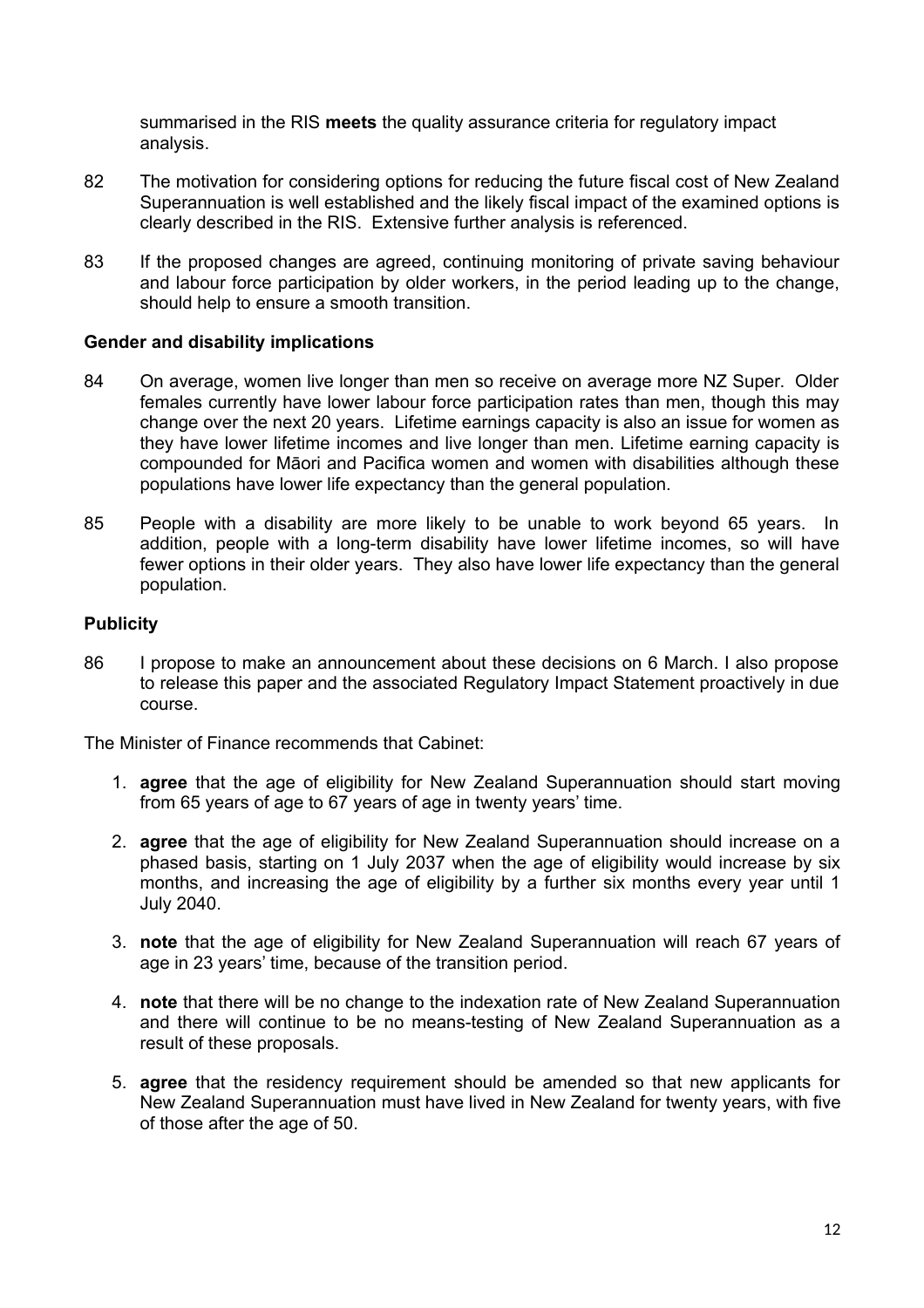- 6. **agree** that the current residency requirement for New Zealand Superannuation will continue to apply for people who are New Zealand citizens or residents at the time the legislation is enacted.
- 7. **note** that the proposed changes would produce overall annual savings of \$4.0 billion by 2041, and that these savings would be equivalent to 0.6 per cent of GDP.
- 8. **agree** that there should be a review in 2030 of the expected transitional impacts of the change in the age of eligibility, in light of the latest trends in employment and longevity at that time, to ensure that the impacts on any disadvantaged groups are fully understood and to consider whether any temporary additional support is needed for those unable to work beyond 65.
- 9. **agree** that the changes in the eligibility rules for New Zealand Superannuation should be carried across to other policy settings that relate to them, including the age of eligibility for the New Zealand Veteran's Pension, ACC earnings compensation and the SuperGold card.
- 10. **agree** that the age at which KiwiSaver funds can be accessed should be decoupled from the age of eligibility of New Zealand Superannuation, and fixed at 65.
- 11. **agree** that people over the age of 65 may join KiwiSaver.
- 12. **invite** the Minister of Commerce and Consumer Affairs and Minister of Revenue to report back to Cabinet with details on the implementation of the recommended changes to KiwiSaver settings.
- 13. **note** that the changes outlined above will require amendments to the New Zealand Superannuation and Retirement Income Act 2001 and the Veteran's Support Act 2014 and may require consequential amendments to other legislation, and that the Minister of Finance will bring forward detailed proposals for the necessary legislative changes in 2018.
- 14. **note** that the Prime Minister and the Minister of Finance will announce on 6 March 2017 the proposed changes to New Zealand Superannuation.
- 15. **note** that the Minister of Finance will publish this Cabinet paper and the associated Regulatory Impact Statement in due course.

[Authorised for lodgement]

Hon Steven Joyce

Minister of Finance